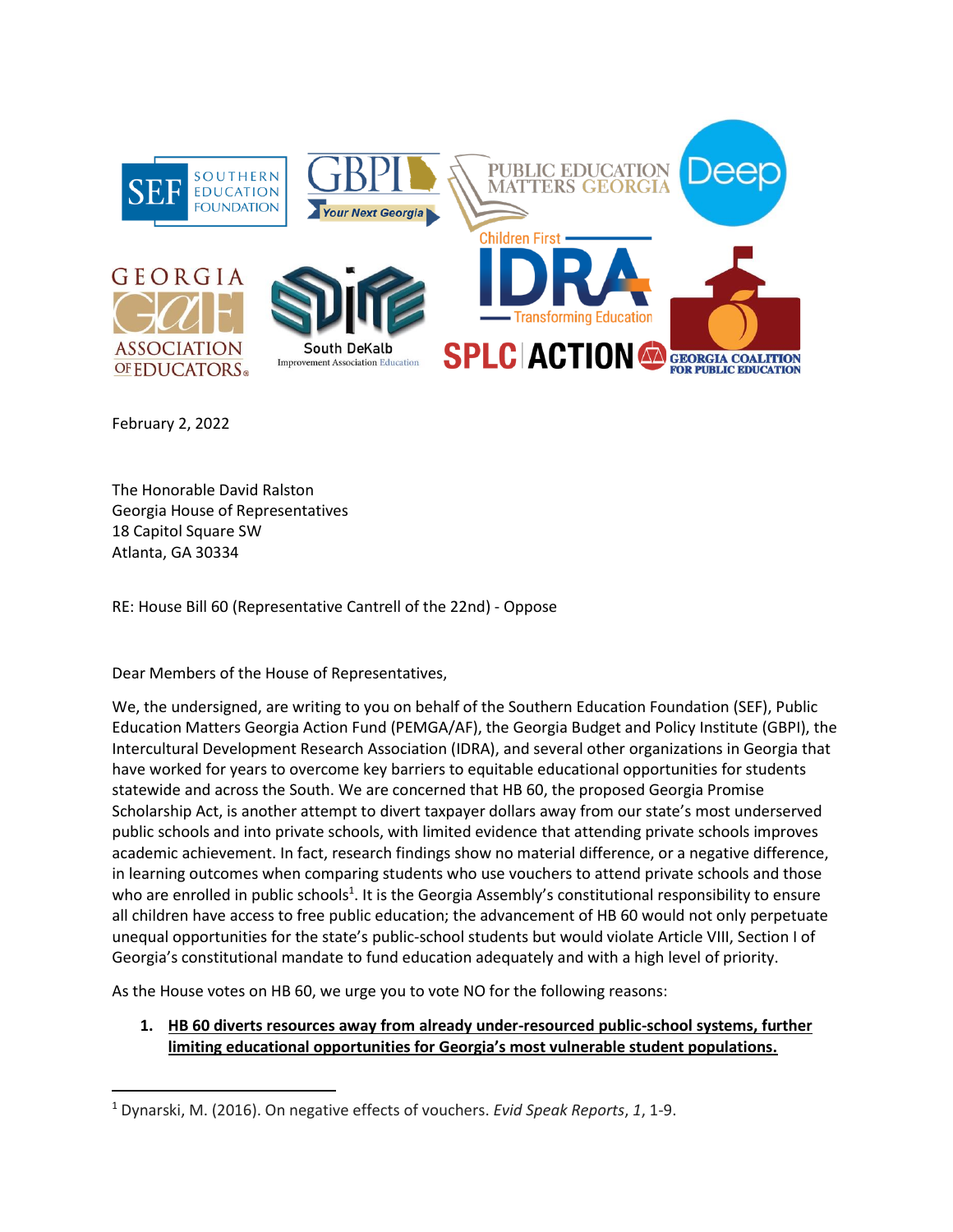HB 60 establishes an enrollment cap of 4,300 students, or 0.25 percent of the state's total public-school enrollment, which would mean that the voucher program would cost the state \$25.2 million for the school year and, using enrollment and per-pupil expenditure figures and assuming normal growth, \$288.4 million annually once its 2.5 percent enrollment cap is reached in the 2031-32 school year. Adding these amounts to the nearly \$100 million the state already spends on private school choice programs annually<sup>2</sup> paints a picture of misguided priorities for our state – particularly as schools are struggling to hire necessary staff such as bus drivers or substitute teachers.

In the area of student well-being, schools are increasingly grappling with student mental health issues, but public schools in Georgia currently have a ratio of less than one school counselor for every 450 students. The American School Counselors Association recommends a counselor-tostudent ratio of 1:250.<sup>3</sup> Worse still, Georgia remains one of only six states in the nation that does not provide schools additional funding specifically to support students living in poverty. This leaves the state's most vulnerable children without resources that wealthier families enjoy, and the effects of poverty can impact generations.<sup>4</sup>

Due to impacts from the COVID-19 pandemic, students in rural and urban communities have an even greater need for the academic, social, emotional, nutritional, and digital (e.g., high-speed internet and devices) support schools provide. Specifically concerning the digital divide, 25 percent of Georgia's households lack high-speed home internet; among families making under \$25,000 annually, 47 percent lack high-speed home internet. Conversely, only 8 percent of Georgia families making over \$150,000 per year lack access to high-speed home internet.<sup>5</sup> Fortyfour percent of households in rural Georgia are without high-speed home internet, while 21 percent of families living in metropolitan areas lack access. Analysis by the Southern Education Foundation (SEF) of 2018 American Community Survey data reveals that providing a high-speed internet hotspot and a device to each student in Georgia who lacks one would cost the state over \$180 million. Ensuring that students have the capability to access the internet and make use of digital tools is increasingly needed for quality education.

# **2. HB 60 funds an educational model with no proven track record of academic success or improved outcomes for participating students.**

A comprehensive review of school voucher programs concluded that no clear advantage exists for students attending private schools with vouchers. Georgia's own existing voucher programs do not publicly report students' academic performance; a new voucher program and major financial investment do not make sense when the effectiveness of existing programs in the state

<sup>3</sup> American School Counselor Association[.](https://www.schoolcounselor.org/About-School-Counseling/School-Counselor-Roles-Ratios) School counselor roles & ratios.

<https://www.schoolcounselor.org/About-School-Counseling/School-Counselor-Roles-Ratios>

<sup>&</sup>lt;sup>2</sup> Owens, Stephen J. "State of Education Funding (2021)." Georgia Budget and Policy Institute, January 2021[. https://gbpi.org/wp-content/uploads/2021/01/20210108-stateofedfunding.pdf.](https://gbpi.org/wp-content/uploads/2021/01/20210108-stateofedfunding.pdf)

<sup>4</sup> Crowe, M. "Economic Vitality and Education in the South, part I: The South's Pre-pandemic Position." Southern Education Foundation, January 2022.

[https://www.southerneducation.org/publications/economic-vitality-and-education-in-the-south-eves](https://www.southerneducation.org/publications/economic-vitality-and-education-in-the-south-eves-prepandemic-position/)[prepandemic-position/](https://www.southerneducation.org/publications/economic-vitality-and-education-in-the-south-eves-prepandemic-position/)

<sup>&</sup>lt;sup>5</sup> "Students of Color Caught in the Homework Gap." Future Ready, 2020. [https://futureready.org/homework-gap/.](https://futureready.org/homework-gap/)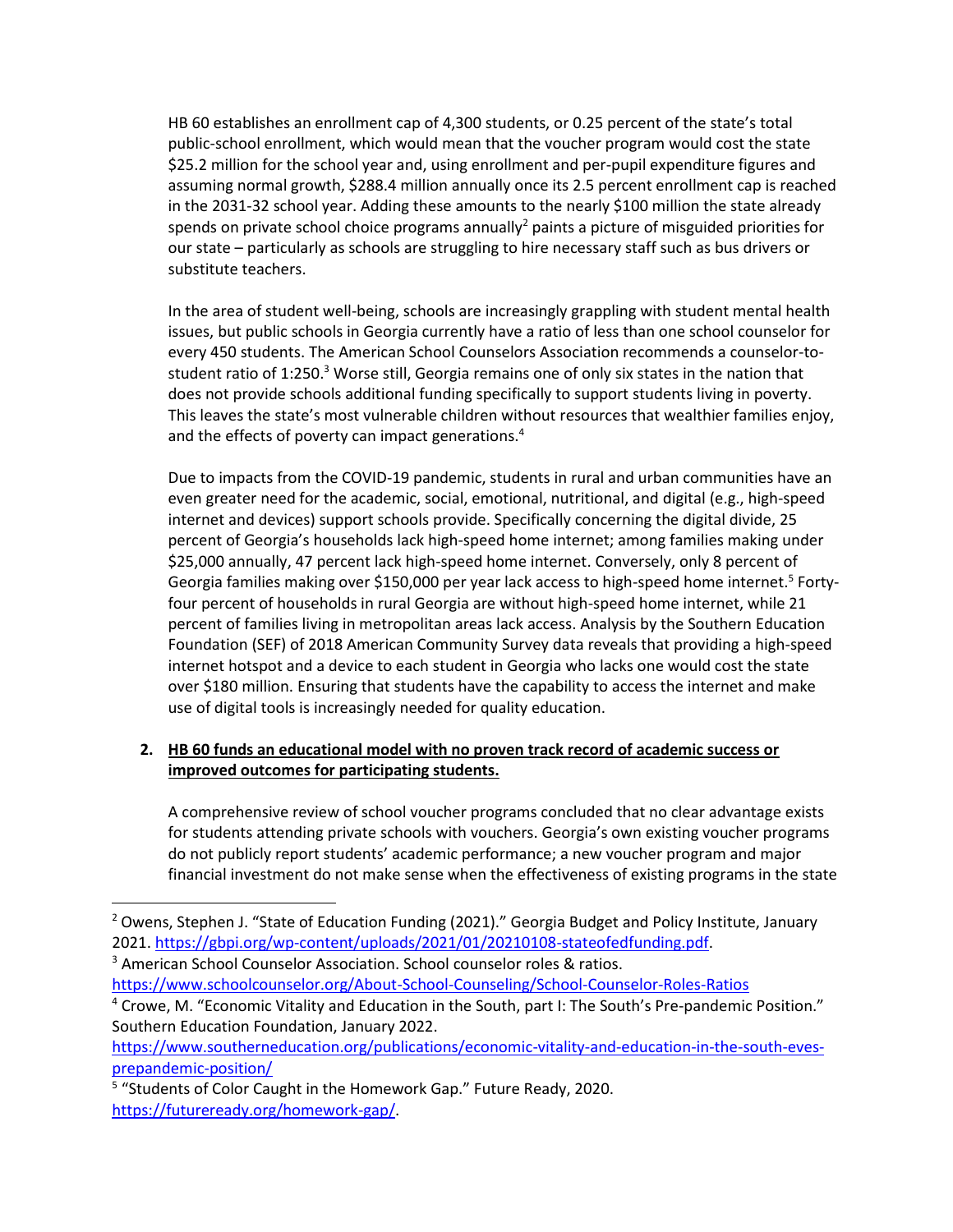is unknown. We do know that in some states, participation in voucher programs had negative effects on student achievement, with students enrolled in the Louisiana Scholarship Program<sup>6</sup> reducing their chance of passing math by 50% and students in Indiana using vouchers to attend private schools consistently scoring lower on reading and math tests than their public school peers.<sup>7</sup>A study of the Opportunity Scholarship Program, Washington, D.C.'s school voucher policy, found negative impacts on student academic achievement after one year of participating in the program.<sup>8</sup> In their short lifespans to date, private school voucher programs have in many instances failed to produce results and widened long-standing opportunity and achievement gaps between different groups of students.

## **3. HB 60 strips students with disabilities of their federally guaranteed protections under the Individuals with Disabilities Education Act (IDEA).**

For students with disabilities in Georgia's public schools, federally guaranteed protections such as the right to a free and appropriate public education and the right to due process are critical to ensuring that these students are able to access a high-quality education. Students with disabilities who choose to receive a scholarship through the Georgia Educational Scholarship Act surrender rights granted to them by the Individuals with Disabilities Education Act (IDEA). This subjects them to educational programs with no track record of successfully educating students with disabilities and no federal protections which would be provided in a public education. In many cases, parents are unaware that their child will be surrendering these protections upon acceptance of a scholarship.

# **4. HB 60 funnels taxpayer dollars to unaccountable and unregulated private schools and other private education providers.**

Passage of the Georgia Promise Scholarship Act would create educational savings accounts in Georgia. Education Savings Accounts (ESAs) are ripe for fraud and have been shown in other states to be a gross misuse of state dollars. In Arizona, for example, an audit report from the state's Auditor General shows hundreds of thousands of dollars in state ESA funds being misspent on personal purchases.<sup>9</sup> In Georgia, an audit of the state's existing Qualified Education Expenses Tax Credit (QEETC) program found that failure to conduct a background check of a participating Student Scholarship Organization (SSO)'s president resulted in the SSO collecting around \$760,000 in donations while the president was undergoing sentencing for securities fraud, hacking and investment fraud.

<sup>6</sup> Abdulkadiroğlu, Atila, Parag A. Pathak, and Christopher R. Walters. "Free to Choose: Can School Choice Reduce Student Achievement*?" American Economic Journal: Applied Economics 10*, no. 1 (2018): 175– 206. [https://doi.org/10.1257/app.20160634.](https://doi.org/10.1257/app.20160634)

<sup>&</sup>lt;sup>7</sup> Dynarski, Mark. "On Negative Effects of Vouchers." Brookings.edu. The Brookings Institution, July 12, 2017[. https://www.brookings.edu/research/on-negative-effects-of-vouchers/.](https://www.brookings.edu/research/on-negative-effects-of-vouchers/)

<sup>8</sup> Dynarski, Mark, Ning Rui, Ann Webber, Babette Gutmann, and Meredith Bachman. "Evaluation of the DC Opportunity Scholarship Program." Institute of Education Sciences. U.S. Department of Education, June 2017[. https://ies.ed.gov/ncee/pubs/20104018/pdf/20104018.pdf.](https://ies.ed.gov/ncee/pubs/20104018/pdf/20104018.pdf)

<sup>9</sup> Perry, Lindsey A. Letter to Representative Anthony Kern and Senator Bob Worsley. *Arizona Auditor General.* State of Arizona, October 25, 2018[. https://www.azauditor.gov/system/tdf/16-](https://www.azauditor.gov/system/tdf/16-107_24Mo_Followup.pdf?file=1&type=node&id=9096&force=0) [107\\_24Mo\\_Followup.pdf?file=1&type=node&id=9096&force=0.](https://www.azauditor.gov/system/tdf/16-107_24Mo_Followup.pdf?file=1&type=node&id=9096&force=0)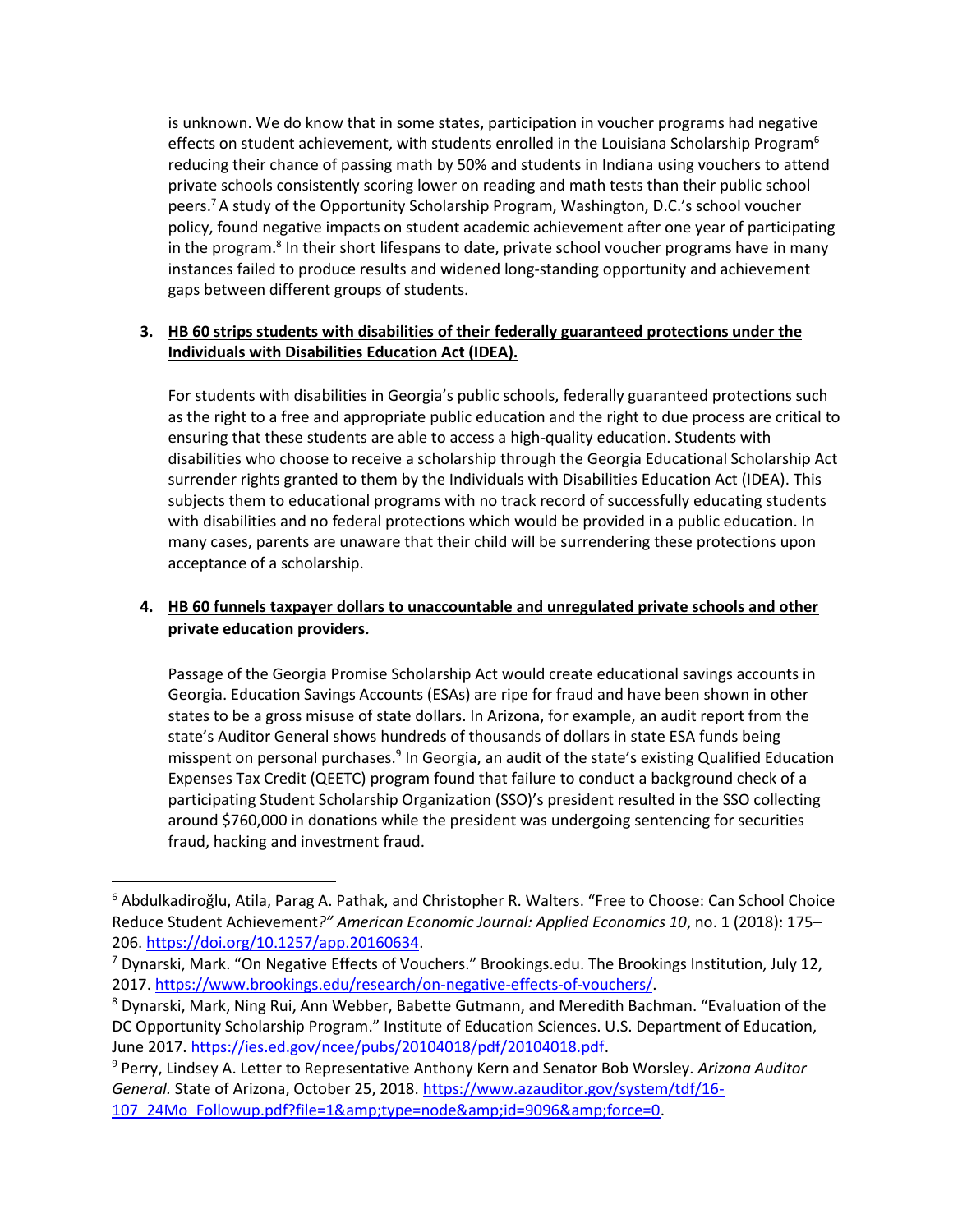Additionally, the Georgia Promise Scholarship Act would duplicate existing efforts to privatize public education in Georgia. Students with disabilities in Georgia are already able to access the Georgia Special Needs Scholarship (GSNS) program and the QEETC program.<sup>10</sup> HB 60 would not only be a misuse of state funds with significant potential for fraud; it would also be a program with no clear purpose and tenuous legal authority to operate.

We appreciate the opportunity to provide feedback on HB 60 as you consider this bill in the General Assembly. We once again urge you to be mindful of the harmful effects that passage of this bill would have for Georgia's public schools and students, and we implore you to consider pathways rooted in investments in our state's public-school systems as you consider improvements to education and expanding educational opportunities for our state's vulnerable student populations. Thank you.

Sincerely,

Kaymon Q C. Pièce

Raymond C. Pierce President and CEO **Southern Education Foundation** 

Coco Pay

Director of Public Policy and Communications

**Deep Center Savannah**

Lisa Morgan

President

**Georgia Association of Educators** 

<sup>&</sup>lt;sup>10</sup> "School Privatization Policy Brief." Southern Education Foundation, July 9, 2019. [https://www.southerneducation.org/wp-content/uploads/2019/07/SEF-School-Privatization-Brief](https://www.southerneducation.org/wp-content/uploads/2019/07/SEF-School-Privatization-Brief-ps4B_FINAL_7-9-19.pdf)[ps4B\\_FINAL\\_7-9-19.pdf.](https://www.southerneducation.org/wp-content/uploads/2019/07/SEF-School-Privatization-Brief-ps4B_FINAL_7-9-19.pdf)